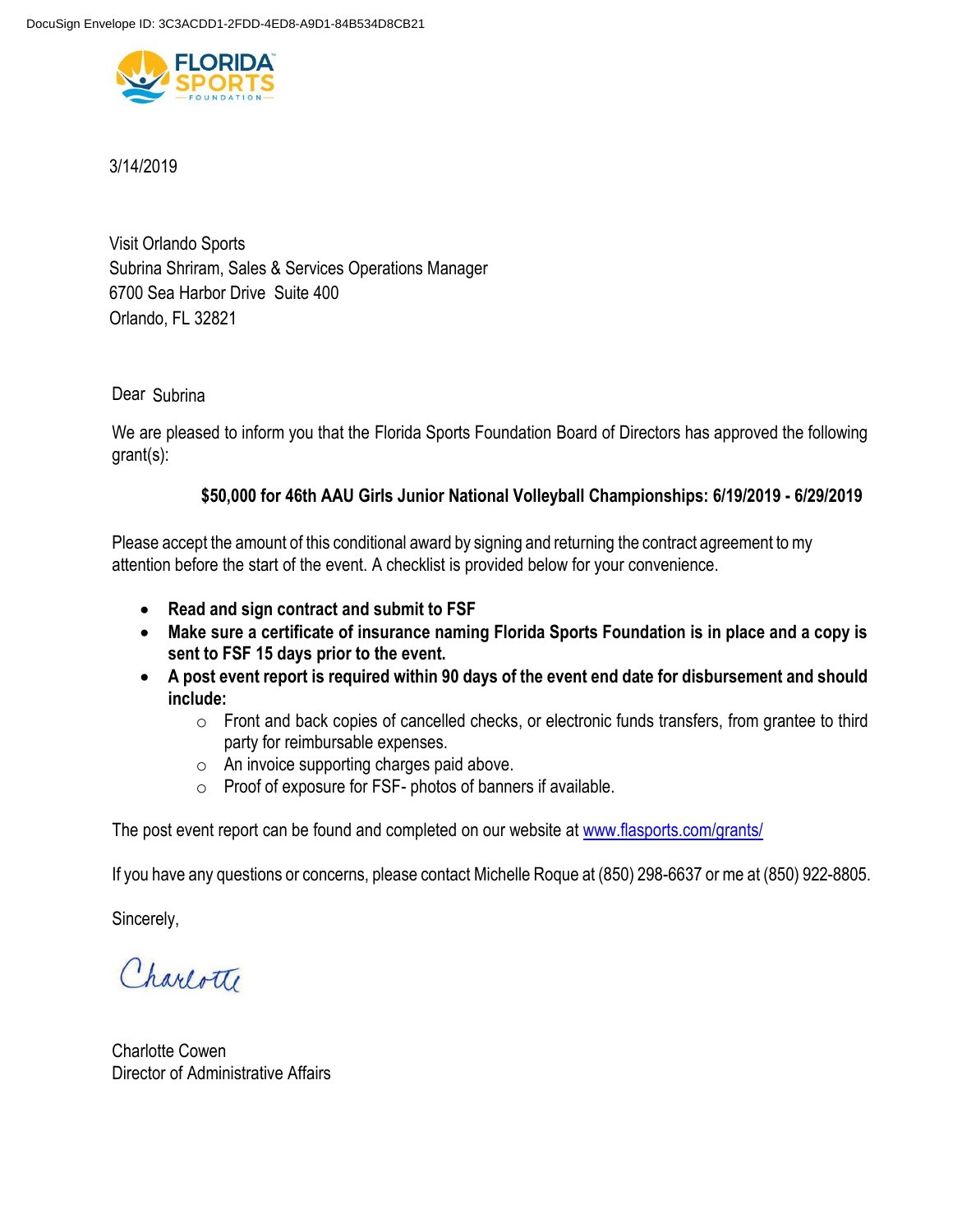# **FLORIDA SPORTS FOUNDATION Grant Program Grant Agreement**

**THIS GRANT AGREEMENT** entered into this day, **3/14/2019** by and between the Florida Sports Foundation, Inc., a division of Enterprise Florida, Inc., hereinafter referred to as the "Grantor" and **Visit Orlando Sports** , hereinafter referred to as the "Grantee". **3/14/2019**

#### **WITNESSETH**

**WHEREAS,** the State of Florida Legislature mandated in Section 288.901(f), Florida Statutes, that the Grantor shall assist and market professional and amateur sport teams and sporting events in Florida; and the Grantor is empowered to make grants of funds in accordance with the promotion of major and minor sporting events; and,

**WHEREAS**, the Florida Sports Foundation has approved an appropriation for such grant.

**IT IS,** in consideration of the mutual undertakings and agreements hereinafter set forth, agreed between the Grantor and the Grantee as follows:

# 1.0 **PARTIES:**

The parties and their respective addresses for the purposes of this Agreement are:

# **Florida Sports Foundation**

101 North Monroe Street, Suite 1000 Tallahassee, FL 32301

#### **Visit Orlando Sports**

Subrina Shriram Orlando, FL 32821 6700 Sea Harbor Drive Suite 400

#### 2.0 **NOTICES**:

All notices between the parties, provided for herein, shall be either by confirmed fax, confirmed FedEx or certified mail, return receipt requested, delivered to the address of the parties as set forth in section 1.0 above.

# 3.0 **GRANT DESCRIPTION**:

The Grantee will expend grant funds in accordance with "Paragraph 6.0 a" and "Attachment A". Funds made available by the Grantor pursuant to this Grant Agreement shall be expended solely for the purpose of the project and the legislatively appropriated purpose.

- (a) Grantee: **Visit Orlando Sports**
- (b) Payee: **Orlando/Orange County CVB**
- (c) Mame/Date of Event: **46th AAU Girls Junior National Volleyball Championships: 6/19/2019 6/29/2**
- (d) Total Amount of Grant**: \$ 50,000**
- (e) Project Budget: As provided in Grant Application.
- (f) Reporting Schedule: Grantee shall submit final report and request for reimbursement within ninety (90) days of the last day of the event.
- (g) Grant Period: **3/14/2019** through the end of Event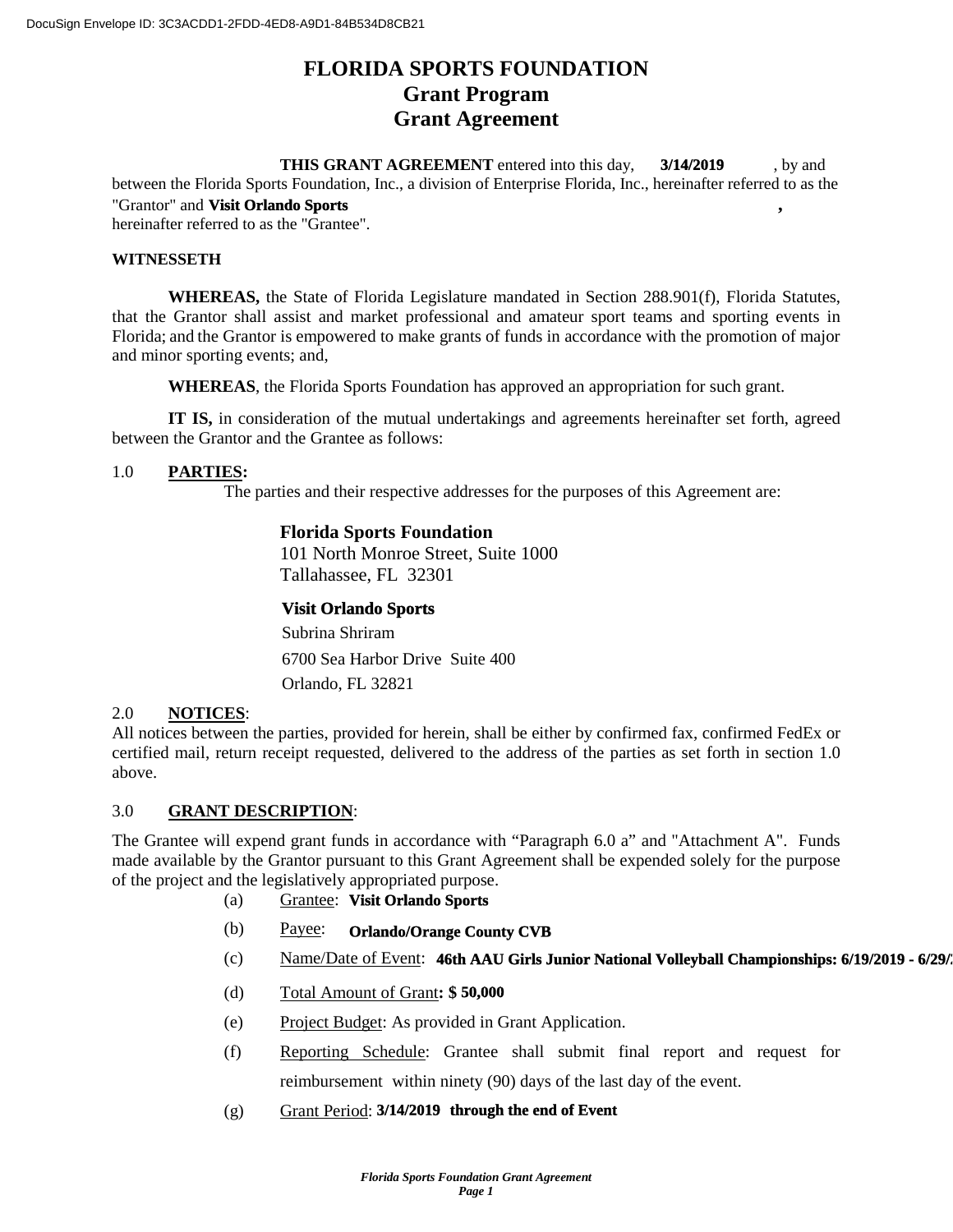# 4.0 **GRANT REQUIREMENTS**:

(a) Audit: Grantee will complete a post event report, an accounting of the events financial activity, and proper use of funds, within ninety (90) days after the event and provide documentation evidencing the direct impact of the event. The Grantee agrees to comply with the audit requirement of Sections 215.97 and 17.03, Florida Statutes, and all applicable Rules of the Auditor General as referenced in Attachment A.

(b) Records: Grantee shall retain and maintain all records, including records of all payments made by the Grantee in connection with this Agreement, and make available and provide access for financial audit as may be requested by the Grantor, the Grantor's independent auditor, by the state personnel of the Office of the Florida Auditor General, Chief Financial Officer and Office of the Chief Inspector General. Records shall include books, records, documents and other evidence, including, but not limited to, vouchers, bills, invoices, requests for payment, and other supporting documentation, which, according to generally accepted governmental accounting principles, procedures and practices, sufficiently and properly reflect all program costs expended in the performance of this Grant Agreement. Such records shall be retained for a minimum period of seven (7) years after termination of this Agreement.

(c) Cancellation: Grantee shall notify the Grantor immediately if the event is canceled and the Grantee shall return any funds dispersed pursuant to this Agreement within seven (7) days of such cancellation.

(d) Insurance: Grantee shall, prior to event, provide proof of insurance listing Grantor as an additional insured for all purposes, with minimum liability coverage of \$1,000,000 per occurrence. If Grantee is a government entity, agency or subdivision pursuant to Section 768.28, Florida Statutes, and/or a self-insurer pursuant to Section 768.28, Florida Statutes, and does not otherwise provide proof of its own insurance listing Grantor as an additional insured for all purposes, with minimum liability coverage of \$1,000,000 per occurrence, Grantee, notwithstanding its compliance with any requirements imposed by said statute, shall ensure that any third-party recipient of said Grant funds list Grantor as an additional insured for all purposes, with minimum liability coverage of \$1,000,000 per occurrence. Grantee shall provide said proof of insurance listing Grantor as an additional insured for all purposes, with minimum liability coverage of \$1,000,000 per occurrence, as a condition precedent to Grantee's receipt of said Grant Funds.

(e) Indemnification: Grantee shall act as an independent contractor and not as an employee of the Grantor in the performance of the tasks and duties, which are the subject of this Grant Agreement. The Grantee shall be liable, and agrees to be liable for, and to the extent allowed by law, shall indemnify, defend, and hold the Grantor, the state of Florida, and its employees and agents, harmless from all liability of any nature or kind, including costs and expenses for or on account of any copyrighted, patented, or unpatented inventions, process or articles manufactured by the Grantee, and well as claims, suits, judgments, or damages arising from the Grantee's performance of the tasks and duties which are the subject of this Grant Agreement. If Grantee is a government entity, the Grantee is subject to the provisions and limitations of 768.28 Florida Statute, and agrees to indemnify, hold harmless and defend Grantor from and against claims, demands, causes of action, losses, damages, liabilities, costs and expenses (including attorney's fees) caused as a result of the negligent acts of the government entity or its employees.

# 5.0 **TERMINATION**:

(a) Breach: This Agreement may be terminated by the Grantor for breach upon failure of the Grantee to perform any requirement or provisions of this Agreement upon no less than twenty-four (24) hours written notice from the time the Grantor becomes aware of the breach. If Grantor determines that a breach of any provision of this Agreement has occurred, Grantor has the right to withhold a portion of the grant award as determined by the Board of Directors.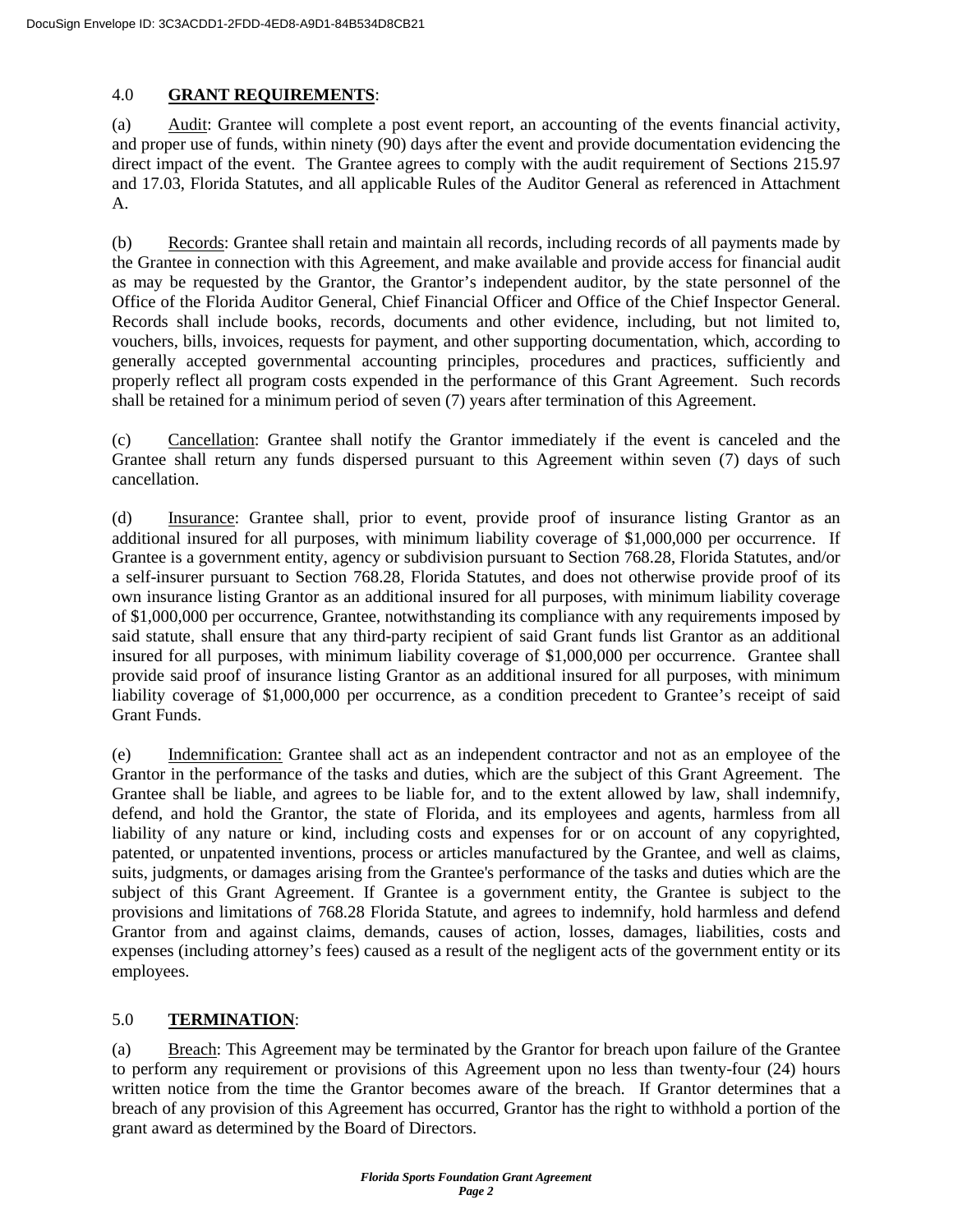(b) Refusal to Grant Public Access: This Agreement may be terminated by the Grantor for refusal by the Grantee to allow public access to all documents, papers, letters, or other material subject to the provisions of Chapter 119, Florida Statutes, and made or received by the Grantee in conjunction with this Agreement. (Section 287.058, Florida Statutes)

(c) Unauthorized Aliens: Grantor will consider the employment of unauthorized aliens, by any contractor or subcontractor, as described by Section 274A(e) of the Immigration and Nationalization Act, cause for termination of this Agreement. Grantee shall utilize the U.S. Department of Homeland Security's E-Verify, in accordance with the terms governing the use of the system, to verify the employment eligibility of:

(a) All persons employed during the contract term by the contractor to perform employment duties within Florida; and

(b) All persons (including subcontractors) assigned by Grantee to perform work pursuant to this agreement.

# 6.0 **PAYMENTS**:

(a) Transfer of Funds. Funds will be made available by the Grantor to the Grantee, as a reimbursement for paid invoices, which are supported by canceled checks dated within the grant period, upon receipt and review of a completed Post Event Report. Only those items identified as allowable below will be reimbursed. The following summarizes the allowable/disallowable expenses that may be used for reimbursement.

Allowable Expenses:

- 1. Promotion, marketing & programming
- 2. Paid advertising & media buys
- 3. Production & technical expenses; officials
- 4. Site fees, venue rentals, costs (contract help)
- 5. Rentals, insurance, rights fees, bid fees, sanction fees, non-monetary awards

Disallowable Expenses:

- 1. General and administrative expenses
- 2. Building, renovating and/or remodeling
- 3. Permanent equipment purchases
- 4. Debts incurred prior to the grant
- 5. Programs which solicit advertising
- 6. Hospitality or social functions including meals or banquets
- 7. Travel expenses

(b) Availability of Funds. The Grantor's liability under this Grant Agreement is contingent upon the continued availability of an annual appropriation by the Legislature of the State of Florida. In the event this Grant Agreement extends beyond the Grantor's current fiscal year that begins on July 1 of each year and ends on June 30 of each succeeding year, the Grantor and the Grantee mutually agree that performance and payment during subsequent fiscal periods is contingent upon sufficient funds being appropriated. The Grantor shall be the final determiner of the availability of such funds.

# 7.0 **LEGAL REQUIREMENTS**:

(a) With respect to its interpretation, construction, effect, performance, enforcement, and all other matters, this Grant Agreement shall be governed by, and be consistent with, the whole law of the state of Florida, both procedural and substantive. Any and all litigation arising under this Grant Agreement shall be brought in the appropriate state of Florida court in Leon County, Florida.

(b) Grantee agrees to comply with any and all applicable federal, state, local laws, rules, and regulations applicable to expenditures of State funds that are in effect at the time of any such expenditure, and as related to the execution of the Grant Agreement.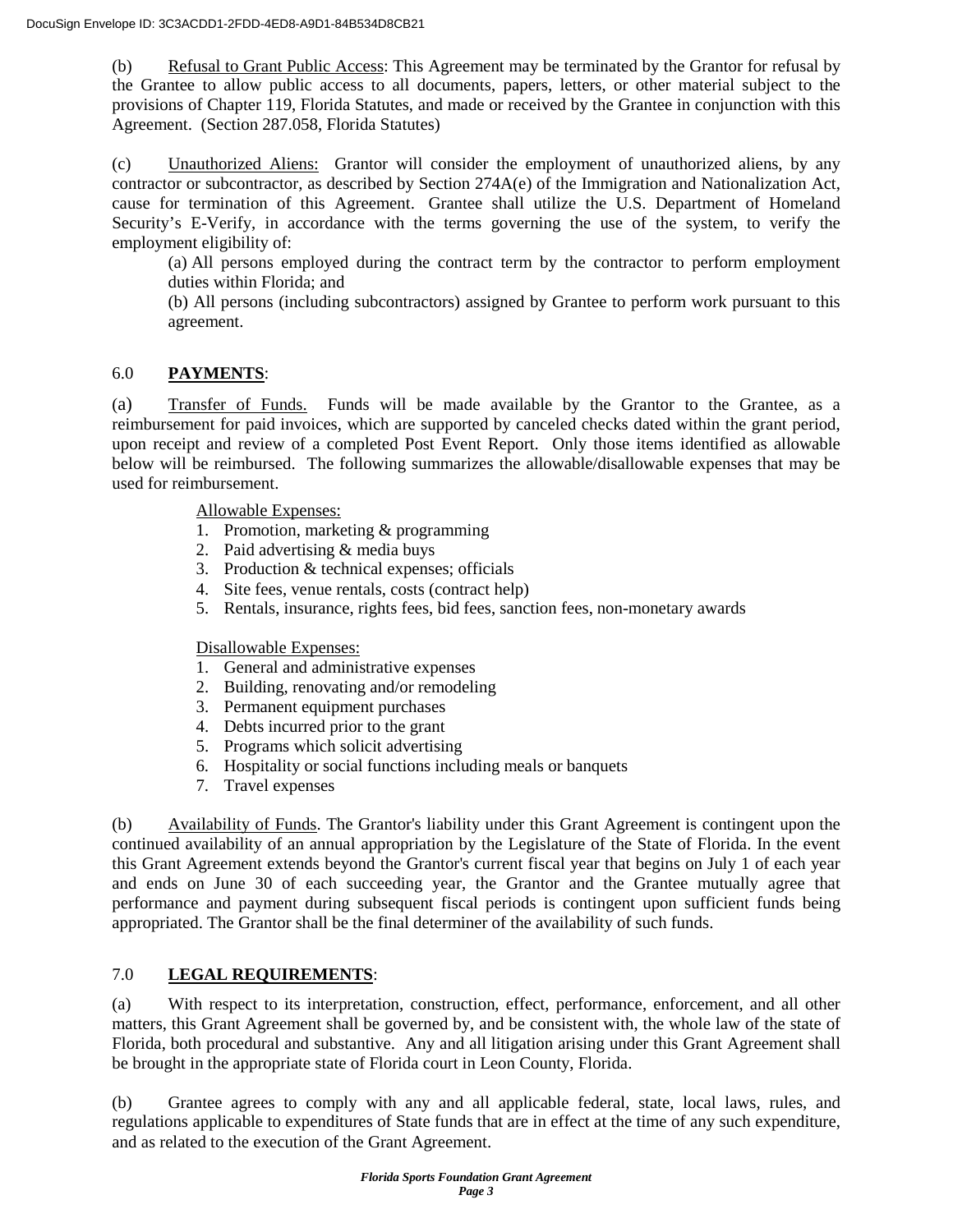8.0 **MODIFICATION**: This writing and any Attachments herein, contains the entire Grant Agreement of the parties. No representations were made or relied upon by either party, other than those that are expressly set forth. No agent, employee, or other representative of either party is empowered to alter any of the terms of this Grant Agreement, unless done in writing and signed by an executive officer of the Grantee and designee for the Grantor.

# 9.0 **MISCELLANEOUS:**

(a) The Grantor is not bound by any agreements to indemnify or hold harmless, nor responsible for liquidated damages or cancellation charges.

(b) No provision of this Grant Agreement shall be construed as a waiver by the Grantor of any right, defense or claim, which the Grantor may have in any litigation arising under the Grant Agreement. Nor shall any Agreement provision be construed as a waiver by the state of Florida, and its employees and agents, of any right to initiate litigation.

(c) The Grantee affirms that it is aware of the Grantor's Grant Program Policies & Procedures in place and effective throughout the term of this Grant Agreement.

# 10.0 **VENDORS ON SCRUTINIZED COMPANIES LISTS:**

By executing this Agreement, «Organization», the Grantee, certifies that it is not: (1) listed on the Scrutinized Companies that Boycott Israel List, created pursuant to section 215.4725, Florida Statutes, (2) engaged in a boycott of Israel, (3) listed on the Scrutinized Companies with Activities in Sudan List or the Scrutinized Companies with Activities in the Iran Petroleum Energy Sector List, created pursuant to section 215.473, Florida Statutes, or (4) engaged in business operations in Cuba or Syria. Pursuant to section 287.135(5), Florida Statutes, the Grantor may immediately terminate this Agreement for cause if the Grantee is found to have submitted a false certification as to the above or if the Grantee is placed on the Scrutinized Companies that Boycott Israel List, is engaged in a boycott of Israel, has been placed on the Scrutinized Companies with Activities in Sudan List or the Scrutinized Companies with Activities in the Iran Petroleum Energy Sector List, or has been engaged in business operations in Cuba or Syria, during the term of the Agreement. If the Grantor determines that the Grantee has submitted a false certification, Grantor will provide written notice to the Grantee. Unless the Grantee demonstrates in writing, within 90 calendar days of receipt of the notice, that Grantor's determination of false certification was made in error, Grantor shall bring a civil action against the Grantee. If the Grantor's determination is upheld, a civil penalty equal to the greater of \$2 million or twice the amount of this Agreement shall be imposed on the Grantee, and the Grantee will be ineligible to bid on any Agreement with a Florida agency or local governmental entity for three years after the date of Grantor's determination of false certification by Grantor. If federal law ceases to authorize the states to adopt and enforce the contracting prohibition identified in this Article 10, this Article 10 shall be null and void.

**IN WITNESS WHEREOF,** the parties have caused their hand to be set by their respective authorized officials hereto.

# **For Florida Sports Foundation For**

 $\frac{1}{2}$  subminimizing  $\frac{1}{2}$  subminimizing  $\frac{1}{2}$  subminimizing  $\frac{1}{2}$  subminimizing  $\frac{1}{2}$  subminimizing  $\frac{1}{2}$ 

Angela Suggs, President & CEO Signature - Authorized Agent

5/6/2019

# **Visit Orlando Sports**

\_\_\_\_\_\_\_\_\_\_\_\_\_\_\_\_\_\_\_\_\_\_\_\_\_\_\_\_\_\_\_\_\_\_\_ \_\_\_\_\_\_\_\_\_\_\_\_\_\_\_\_\_\_\_\_\_\_\_\_\_\_\_\_\_\_\_\_\_\_\_\_ Sales & Services Operations Manager

Date Title

 $3/3/2019$ 5/3/2019

Date